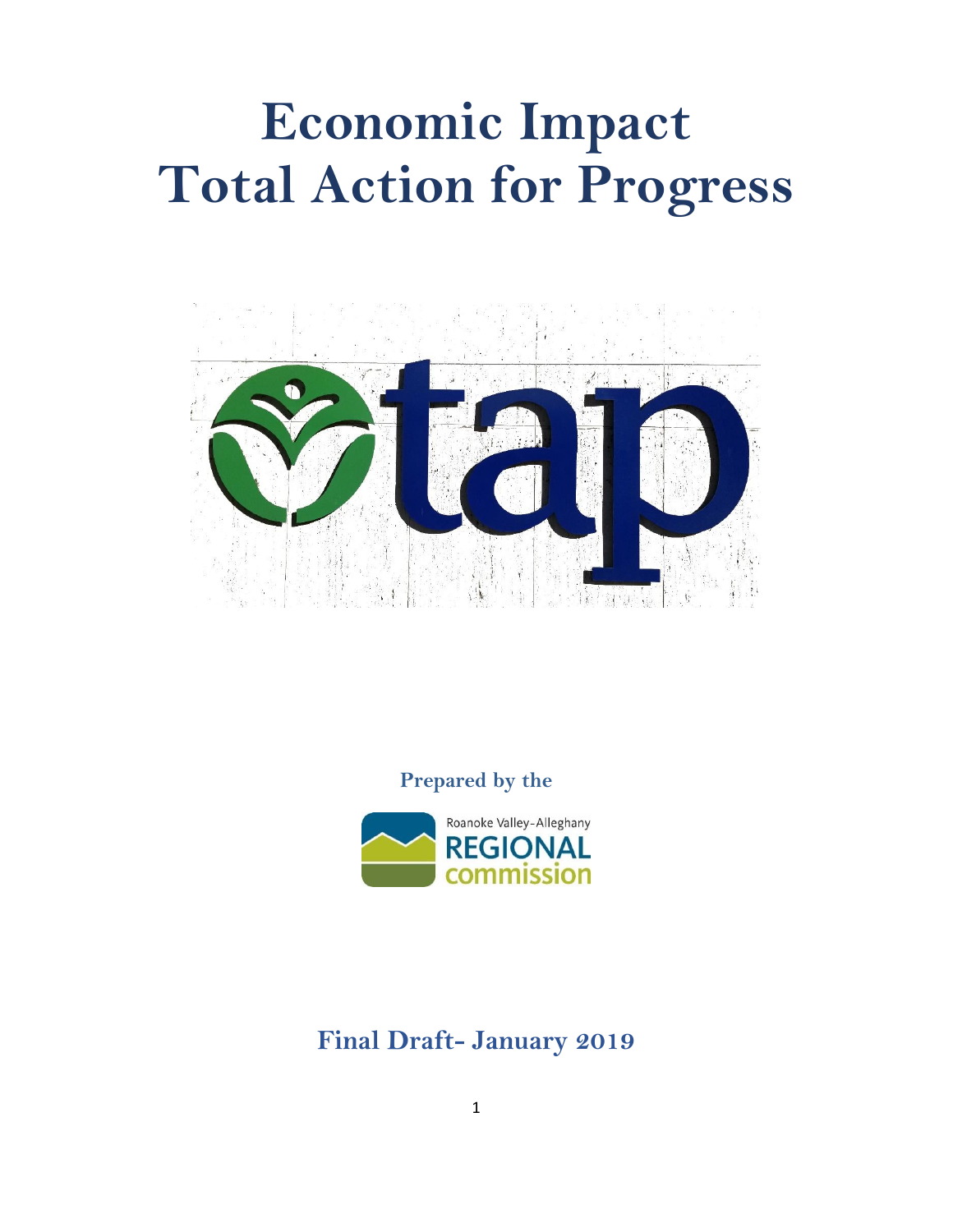The economic impact analysis provided in this report was generated using an economic impact model (IMPLAN) calibrated for a specific study area using standard regional data sets. The results are to be interpreted as a best estimate of economic impact based on the assumptions and/or data provided by the client.

The Roanoke Valley – Alleghany Regional Commission does not guarantee the accuracy of data or assumptions supplied by the client or of any other source, nor does it advocate or guarantee the success of any particular policy change, course of action, or any decision that may be ultimately based on the information in this report

The Roanoke Valley-Alleghany Regional Commission is not responsible for any errors, omissions, the accuracy of data/inputs supplied by its client(s), or for the ultimate use of this data including any decisions made or the effects of any decisions made based on the information in this report.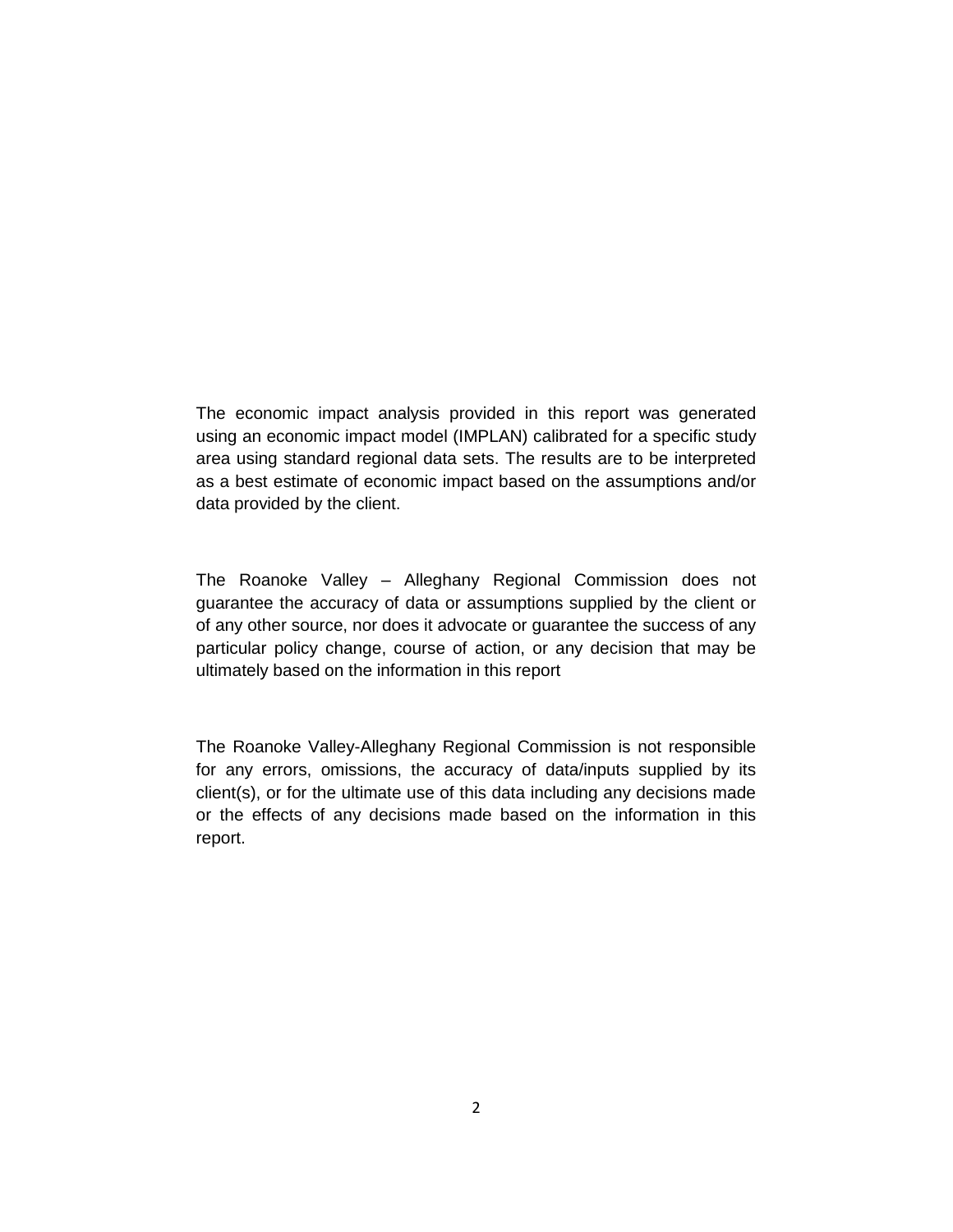## **Introduction**

In 2008, the Roanoke Valley-Alleghany Regional Commission completed an "Estimate of the Economic Impact of Total Action Against Poverty Operations."

The study attempted to estimate the impact on the region based only on the funds received by TAP from outside sources. The 2008 study found a total estimated impact of \$21.6 million.

There is a great deal of impact generated by TAP's programs that is not captured in such a simplistic overview based on budget numbers alone. The impacts made by community action agencies have great inherent social and economic benefits to individuals and the community, but these values are more difficult to measure and translate to dollar figures for a single point in time.

The Reginal Commission was asked to update the basic overview of the impact based on TAPs budget.

## **Methodology**

The study area for this analysis includes the TAP service area which includes the Counties of Alleghany, Bath, Botetourt, Craig, Roanoke, and Rockbridge, and the Cities of Buena Vista, Covington, Lexington, Roanoke, and Salem. It is generally the opinion of most analysts and tourism professionals that visitors disregard jurisdictional boundaries and that cultural attractions have a regional impact.

Staff of the Roanoke Valley – Alleghany Regional Commission (RVARC) obtained basic budget information such as revenues and payroll from TAP.

Staff then used specialized software called IMPLAN which was developed by IMPLAN Group LLC.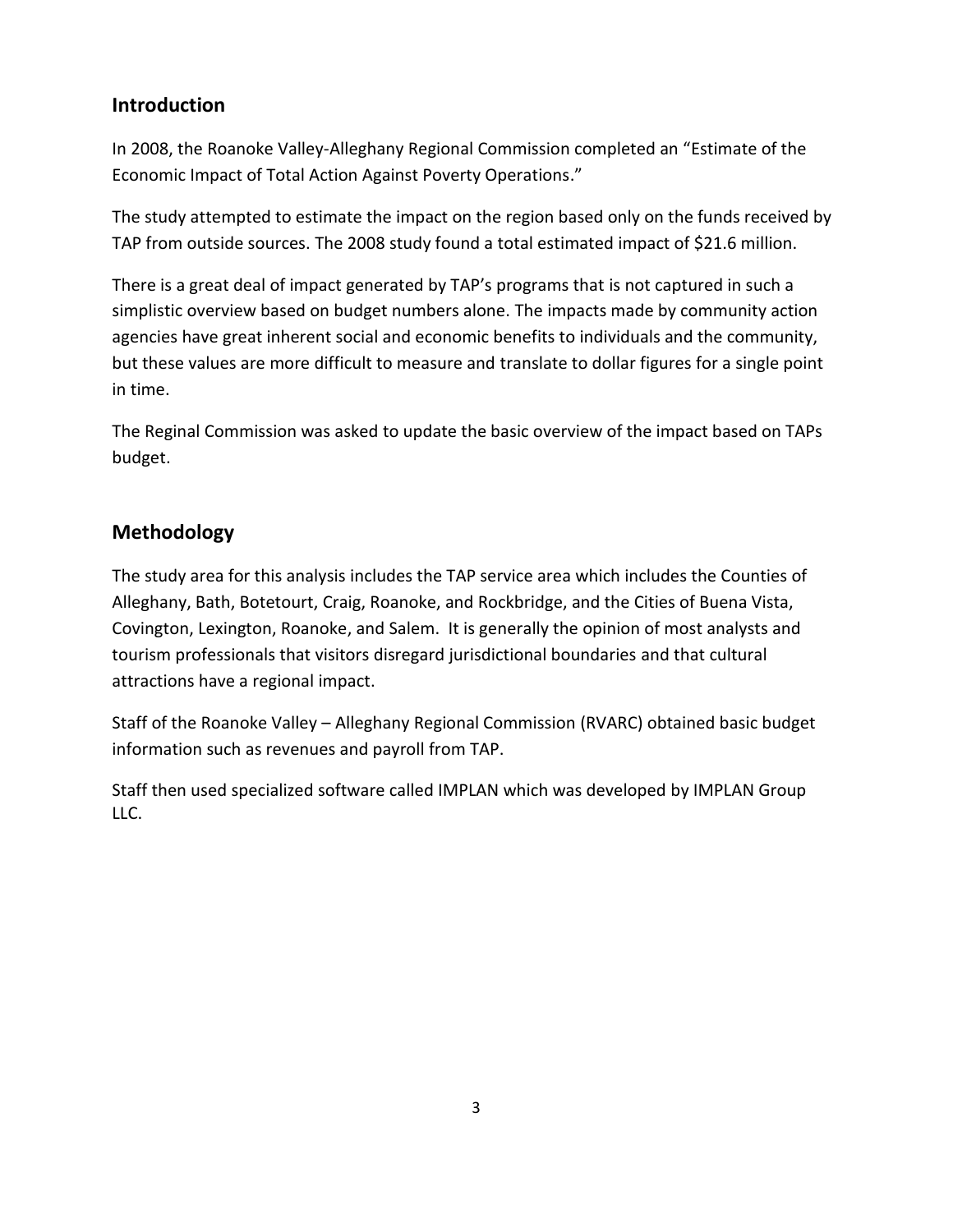### *How does IMPLAN Work?*

At the heart of the IMPLAN model is a national input-output dollar flow table called the Social Accounting Matrix (SAM). Unlike other static input-output models, which just measure the purchasing relationships between industry and household sectors, SAM also measures the economic relationships between government, industry, and household sectors.

The model uses actual economic and employment data to model 440 industries to determine how industry dollars are spent to produce commodities. National- and county-level production data sets are then combined to produce a series of multipliers.

Multipliers measure the amount of total economic activity that results from an industry or household spending money in the local economy. IMPLAN uses the national- and county-level data multipliers to estimate economic impacts of various activities. Once all input data have been entered into the model, IMPLAN then generates a series of summary output tables to show the direct, indirect, and induced economic impacts.

- **Direct impacts** are those that result from the direct infusion of money into the economy as a result of an economic event. These impacts consist of permanent jobs, wages, and output of economic events.
- **Indirect impacts** are the jobs, wages, and output created by businesses, which provide goods and services essential to an economic activity (construction, tourism, etc.). Indirect impacts represent a cumulative total of several cycles of spending that work their way through the local economic supply chain until all remaining money from the initial stimulus leaks from the study area economy. For example, a series of restaurants making purchases of goods from local suppliers as a result of participant spending on meals would be an example of a portion of indirect impacts as defined in this analysis
- **Induced impacts** are those impacts that result from household spending by those impacted by the direct and indirect phases of economic activities. The spending of wages earned by employees working for industries impacted by economic events represents the largest portion of induced impacts. This spending creates induced employment, especially in the service sectors.

The summary output tables also show the direct, indirect, and induced effects of labor income, value added, and output.

 **Labor income** equals employee compensation plus proprietor income. Employee compensation in the IMPLAN model is the total payroll cost of the employees paid by the employer. This includes wage and salary, all benefits, and employers paid payroll taxes (social security, unemployment, etc.) Proprietor Income consists of payments received by self-employed individuals and unincorporated business owners.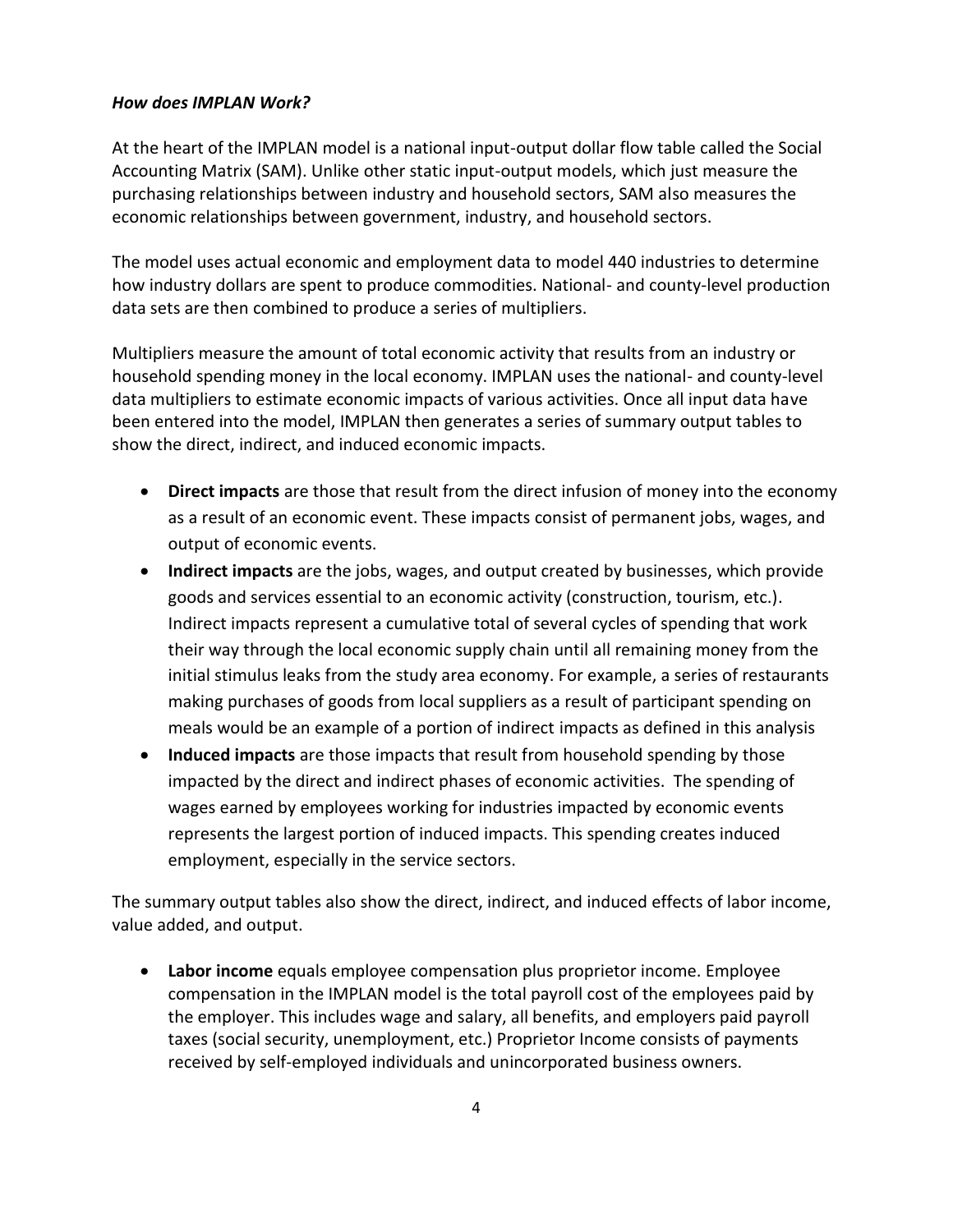- **Value added** is defined as the difference between an industry's total output and the cost of any intermediate inputs. Value added includes employee compensation, taxes, and operating surplus. Value added is best understood as the contribution made to gross domestic product or, more simply, as new wealth in the region.
- **Output** can generally be understood as regional sales activity. Output is more precisely defined as the value of industry production.
- **Employment** is reported by the model as all jobs, including part-time and seasonal workers. Employment numbers can be changed to full-time equivalency (FTE), but the ratio varies by industry sector.

### *What Can IMPLAN Analyses Reveal*

An IMPLAN analysis seeks to quantify the economic benefit that expenditures for a project (construction) or an activity (tourism or events) have on a local or regional economy. For example, expenditures spent on the construction of a building or the purchase of items on a trip, such as lodging and gasoline, create additional purchases in various sectors of the economy. Money spent on landscaping for a newly constructed building or the purchase of hotel furniture both create numerous opportunities for those receiving the money to make additional consumer and business purchases. This process creates jobs and expands the economy.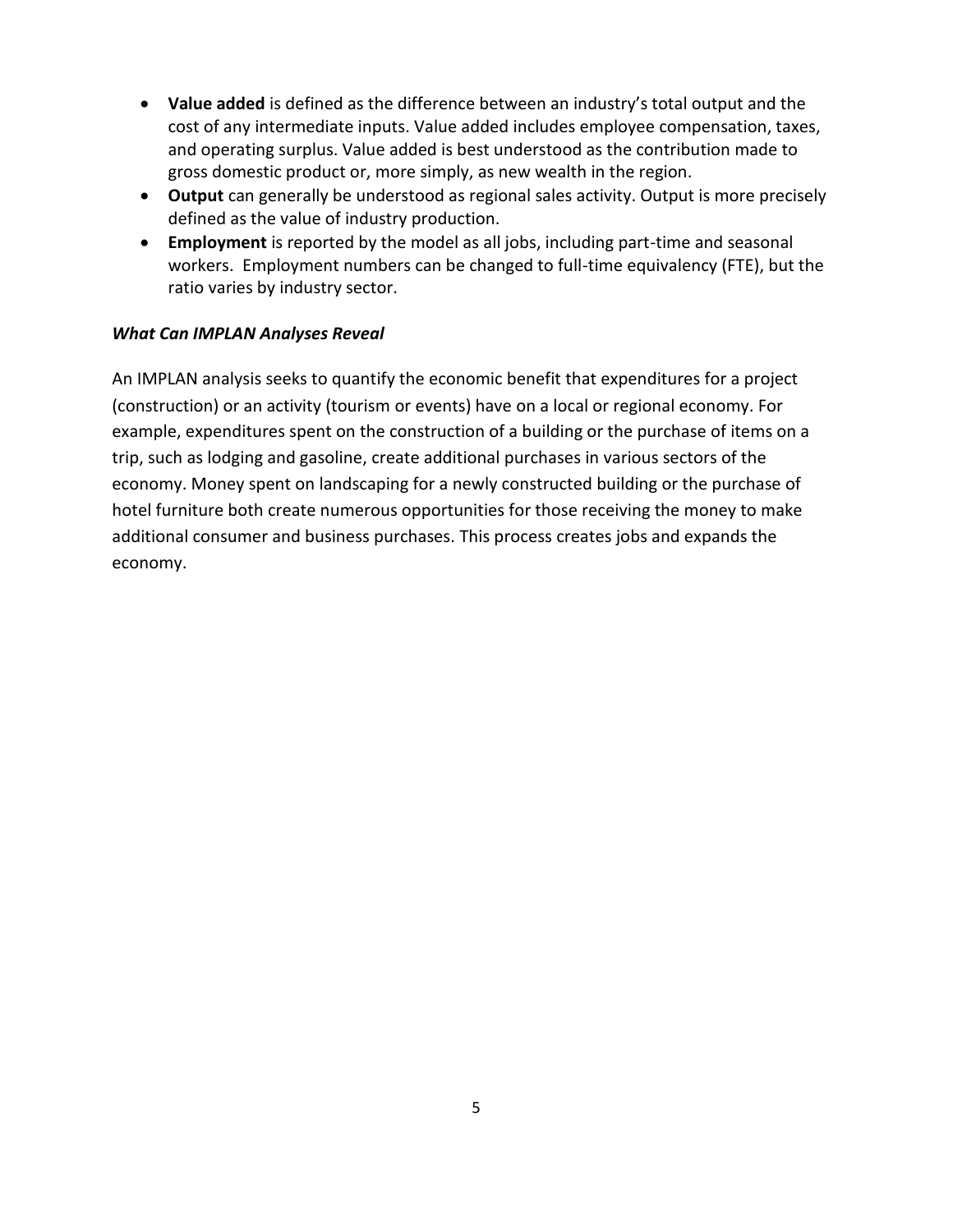## **Economic Impact**

TAP's economic impact statements have traditionally focused on its role as a generator of new income for the area.

In fiscal year 2018, eighty six percent of TAP's \$22.6 million funding stream came from Federal and State grant resources and contracts. TAP's outside funding stream represents recaptured tax dollars that would be spent elsewhere were it not for TAP's competitive efforts to bring this money home and put it to use in the region.

The extent to which new, outside income like TAP's reverberates through a local is captured by its "multiplier effect." Because TAP spends most of its budget locally on wages, salaries, and local purchases, its overall impact is quite significant.

#### **Economic Impact Summary**

| <b>Impact Type</b>  | <b>Employment</b> |      | Labor Income Value Added |    |            |     | <b>Total Output</b> |
|---------------------|-------------------|------|--------------------------|----|------------|-----|---------------------|
| Direct Effect       |                   | 3321 | 8.958.758                | ß. | 11.464.180 | S   | 19.616.870          |
| Indirect Effect     |                   | 57 S | 2.064.562                |    | 3.523.048  | S   | 7.645.604           |
| Induced Effect      |                   | 61 S | $2.533.945$ S            |    | 4.515.924  | \$  | 8.179.554           |
| <b>Total Effect</b> |                   | 450  | 13.557.264               |    | 19.503.152 | \$. | 35.442.028          |

*Copyright 2019 Minnesota IMPLAN Group, Inc.*

Total Action for Progress employs 308 full-time employees and 24 part-time employees. The outside dollars used to directly employ those workers help support an additional 118 jobs in our region. Counting indirect and induced impacts, TAP's yearly economic impact is about \$35.4 million.

The following table shows how other sectors of the economy benefit from TAP's direct spending from outside funding sources.

#### **Top Ten Sectors for Employment**

| <b>Description</b>                                        | <b>Employment</b> |     |             |    | Labor Incom Value Added |   | <b>Total Output</b> |
|-----------------------------------------------------------|-------------------|-----|-------------|----|-------------------------|---|---------------------|
| TAP and asociated agencies                                | 332               |     | \$8.971.116 | \$ | 11.480.483              |   | \$19,647,749        |
| <b>Full-service restaurants</b>                           | 10 <sub>1</sub>   | S   | 210.759     |    | 228,853                 |   | 461,781             |
| Other financial investment activities                     | 10 <sub>1</sub>   | \$. | 106,252     |    | 131,752                 | S | 1,195,740           |
| Real estate                                               | 8                 | S   | 102,146     |    | 959,058                 |   | ,480,679            |
| <b>Employment services</b>                                | 5                 | S   | 141,580     |    | 212,310                 |   | 274,789             |
| Limited-service restaurants                               | 4                 | S   | 69,359      |    | 162,109                 |   | 317,708             |
| Hospitals                                                 | 4                 | S   | 316,623     | S  | 376,486                 |   | 653,142             |
| Wholesale trade                                           | 4                 | \$. | 249,604     |    | 473.017                 |   | 757,110             |
| Services to buildings                                     | 3                 | S   | 52.040      |    | 56.277                  |   | 100,526             |
| Monetary authorities and depository credit intermediation | $\overline{2}$    | S   | 155,010     |    | 448.248                 |   | 630,150             |

*Copyright 2019 Minnesota IMPLAN Group, Inc.*